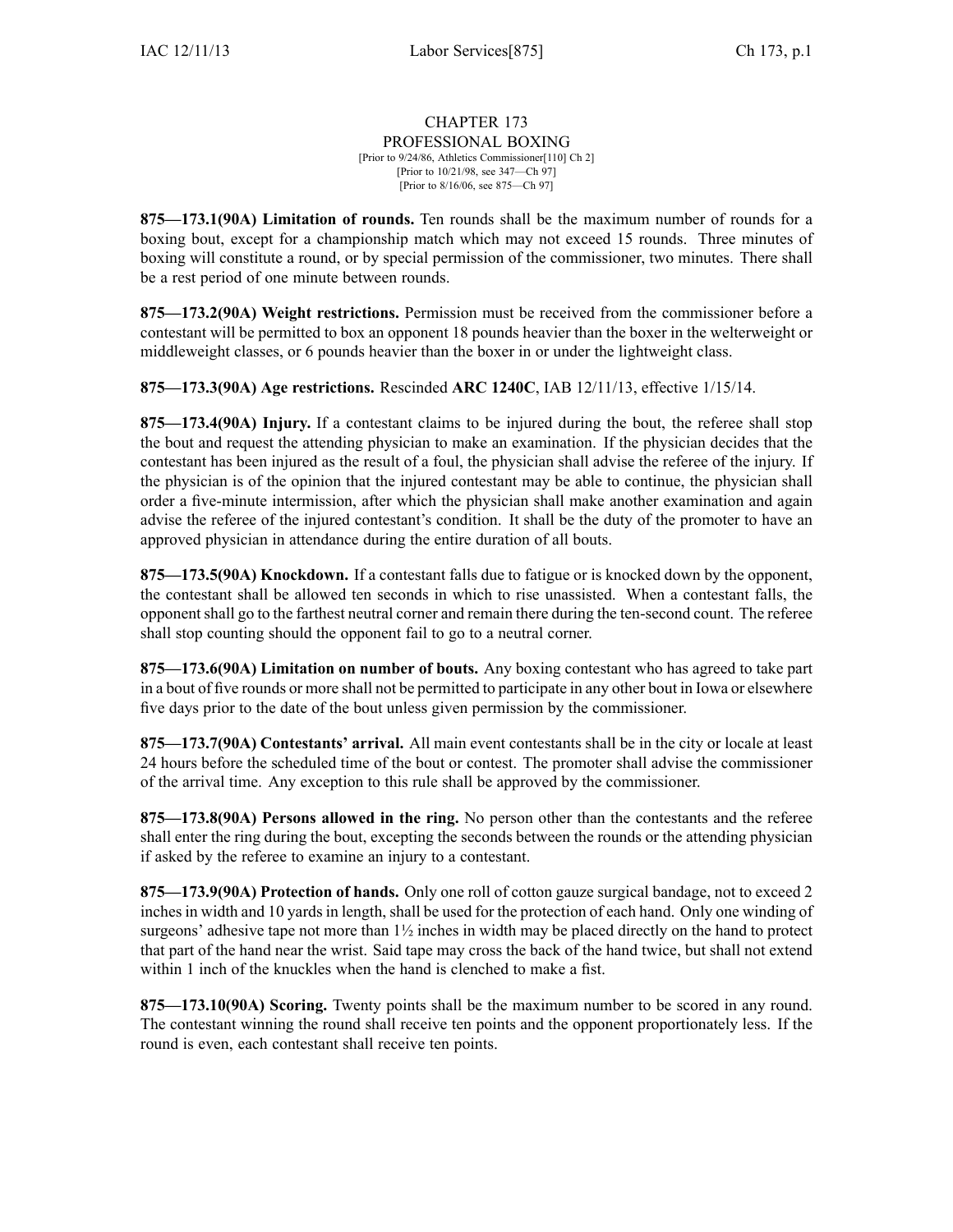**875—173.11(90A) Gloves.** The gloves must not be twisted or manipulated in any way by the contestants or their handlers. If <sup>a</sup> glove breaks or <sup>a</sup> string becomes untied during the bout, the referee will instruct the timekeeper to take time out while the glove is being adjusted.

**875—173.12(90A) Proper attire.** Contestants must wear proper athletic attire. Athletic attire of opposing contestants shall be of contrasting colors. Male contestants shall wear <sup>a</sup> foul proof protective cup. Female contestants shall wear foul proof pelvic area protection and breast protection.

**875—173.13(90A) Use of substances.** Excessive use of cocoa butter, petroleum jelly, grease, ointments or strong-smelling liniment by <sup>a</sup> contestant during the progress of <sup>a</sup> bout will not be permitted.

**875—173.14(90A) "Down."** A boxer will be deemed down when:

1. Any par<sup>t</sup> of the boxer's body other than the boxer's feet is on the ring floor or while rising from <sup>a</sup> down position.

2. The boxer is hanging helplessly over the ring ropes, but then is not officially down until so pronounced by the referee, who may count the boxer out either on the ropes or on the floor.

**875—173.15(90A) Foul.** The following activities will be deemed <sup>a</sup> foul:

- 1. Hitting below the belt or after the bell has terminated the round.
- 2. Hitting an opponen<sup>t</sup> who is down or who is getting up after being down.
- 3. Holding an opponen<sup>t</sup> or deliberately maintaining <sup>a</sup> clinch.
- 4. Holding an opponen<sup>t</sup> with one hand and hitting with the other hand.
- 5. Butting with head or shoulders or using the knee.
- 6. Hitting with inside or butt of the hand, the wrist or the elbow and all backhand blows.
- 7. Hitting or "flicking" with the open glove or thumbing.
- 8. Wrestling or roughing at the ropes.
- 9. Purposely going down without being hit.
- 10. Striking deliberately at that par<sup>t</sup> of the body over the kidneys.
- 11. Use of the pivot blow or rabbit punch.
- 12. Use of abusive or profane language.

13. Failure to obey the referee, or any physical actions which may injure <sup>a</sup> contestant, excep<sup>t</sup> by fair sportsmanlike boxing.

**875—173.16(90A) Penalties.** The referee will penalize <sup>a</sup> contestant guilty of committing any foul by deducting points from the contestant's score for the round in which the foul is committed. If, in the referee's judgment, the foul is of <sup>a</sup> serious nature or intentionally inflicted, the referee may award the bout to the contestant who was fouled.

**875—173.17(90A) Weight classes.** Scale of weights:

| [Pounds] |
|----------|
|          |
|          |
|          |
|          |
|          |
|          |
|          |
|          |

**875—173.18(90A) Attendance of commissioner.** At each boxing card, the commissioner or the commissioner's designee shall be in attendance.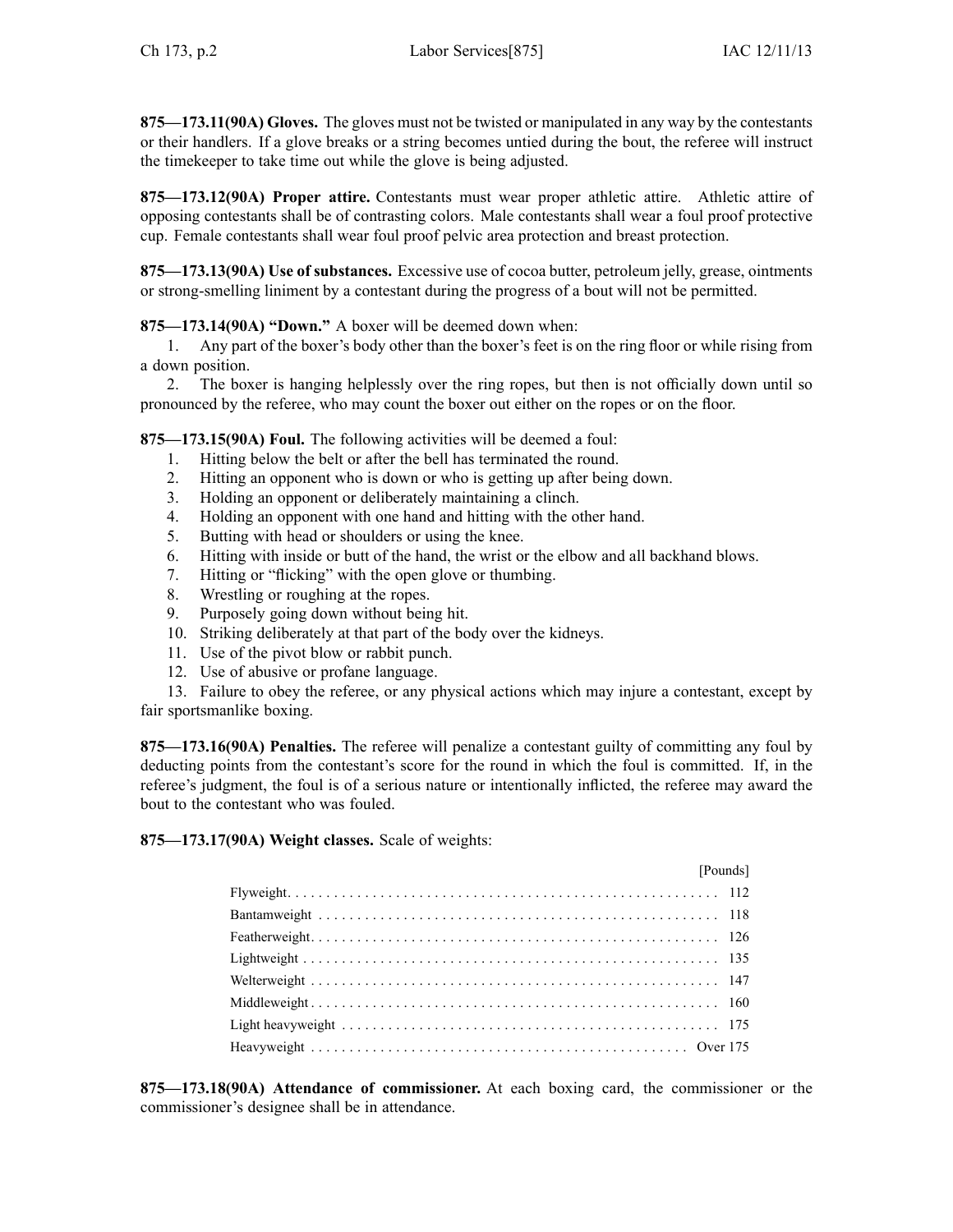**875—173.19(90A) Weighing of contestants.** Contestants shall be weighed and examined on the day of the scheduled match by the attending ring physician, at <sup>a</sup> time and place to be determined by the commissioner. Preliminary boxers may be allowed to weigh in and be examined not later than one hour before the scheduled time of the first match on the card. All weigh-ins will be conducted with the boxer stripped. Accurate scales shall be furnished by the promoter.

**875—173.20(90A) Officials.** Rescinded **ARC 1240C**, IAB 12/11/13, effective 1/15/14.

**875—173.21(90A) General requirements.** The commissioner shall not approve bout permits for bouts on Christmas Day. "Battles royal" or bouts in which more than two boxing contestants are to appear in the ring at the same time shall not be approved. In programs where both amateur and professional contestants appear on the same card, there shall be no more than four amateur bouts of three rounds each. The amateur contests shall be under the complete control and supervision of the United States of America Amateur Boxing Federation authority. On each card containing amateur and professional contests, there shall be at least an equal or greater number of bouts of professional boxing. The amateur section of the card shall be held first with at least <sup>a</sup> 15-minute intermission between the amateur and professional events.

**875—173.22(90A) Public safety.** Rescinded **ARC 1240C**, IAB 12/11/13, effective 1/15/14.

**875—173.23(90A) Excessive coaching.** Excessive coaching and other detracting activities by seconds, managers or trainers while the bouts are in progress are prohibited. Offenders will be warned and if the violation continues, the offending contestant may be charged with <sup>a</sup> foul and <sup>a</sup> loss of points.

**875—173.24(90A) Abusive language.** The use of foul or abusive language or mannerisms by any person associated with any bout shall not be tolerated.

**875—173.25(90A) Locker rooms.** Rescinded **ARC 1240C**, IAB 12/11/13, effective 1/15/14.

**875—173.26(90A) Contracts.** Rescinded **ARC 1240C**, IAB 12/11/13, effective 1/15/14.

**875—173.27(90A) Ring requirements.** The ring shall not be less than 16 nor more than 22 feet square within the ropes and must be elevated 3½ feet above the floor. Suitable steps for the use of contestants shall be provided.

**875—173.28(90A) Ring posts.** The ring posts shall be constructed of metal not more than 4 inches in diameter. The posts shall extend from the floor of the building to the height of 58 inches above the ring floor and shall be fastened securely to the floor or to the other posts.

**875—173.29(90A) Ropes.** The ropes shall be <sup>a</sup> minimum of three in number, extending in <sup>a</sup> triple line 18 inches, 35 inches and 52 inches from the floor of the ring; at least 1 inch in diameter; and wrapped in soft materials. The ropes may not be closer to the ring posts than 18 inches. If four ropes are used, they will be proportionately spaced.

**875—173.30(90A) Ring floor.** The ring floor shall extend beyond the lower rope for <sup>a</sup> distance of not lessthan 18 inches. The entire floorshall be padded to the thickness of at least 1 inch with felt, corrugated paper, matting or other soft materials to be approved by the commissioner. A canvas covering stretched tightly and laced to the ring platform shall cover the padding.

**875—173.31(90A) Bell.** A suitable bell or gong shall be provided and used.

875—173.32(90A) Gloves. Gloves shall not weigh less than 8 ounces for professional bouts and must be new for all main events and bouts of ten rounds or greater. All gloves shall be furnished by the promoter.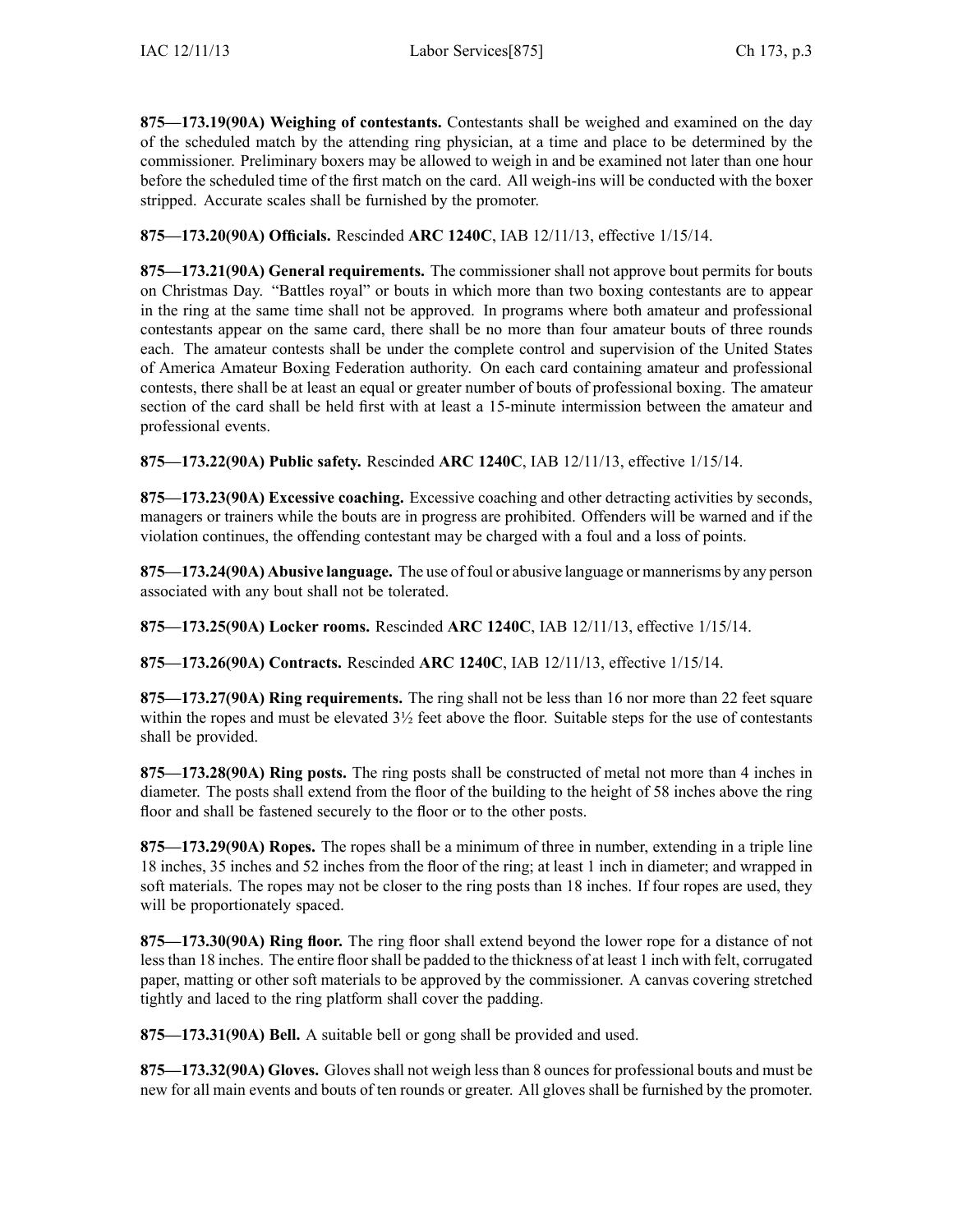**875—173.33(90A) Referee's duties.** The referee is charged with the enforcement of all rules of the commissioner which apply to the performance and conduct of contestants and their seconds while in the ring.

**875—173.34(90A) Chief second.** Before starting each bout the referee shall ascertain the name of the chief second in each corner and will hold the chief second responsible for all conduct in the corner.

**875—173.35(90A) Naming referee.** The promoters shall be permitted to name <sup>a</sup> referee subject to approval by the commissioner.

**875—173.36(90A) Reasons for stopping bout.** The referee shall stop <sup>a</sup> bout when the referee deems it advisable because of the physical condition of one or both of the contestants, when one of the contestants is clearly outclassed by an opponent, when the referee decides that the best effort is not being made by <sup>a</sup> contestant, or for any other reason the referee deems sufficient.

**875—173.37(90A) Forfeit of purse.** The referee has the power to declare forfeited all or any par<sup>t</sup> of <sup>a</sup> contestant's purse whenever in the referee's judgment the contestant is not performing in good faith.

**875—173.38(90A) Inspection for foreign substances.** Rescinded **ARC 1240C**, IAB 12/11/13, effective 1/15/14.

**875—173.39(90A) Shaking hands.** The contestantsin all boxing boutsshall be instructed by the referee to shake hands after the referee's final instructions and not to do so again until the start of the last scheduled round.

**875—173.40(90A) Assessing fouls.** The referee shall instruct the judges to mark their scorecards accordingly when the referee has assessed <sup>a</sup> foul and deduct <sup>a</sup> point from one of the contestants.

**875—173.41(90A) Delaying prohibited.** The referee shall ensure that <sup>a</sup> bout move to its proper completion. Except in cases of damaging fouls, <sup>a</sup> bout shall not be delayed. Delaying and avoiding tactics shall be avoided and the contestant who employs such tactics shall be penalized in the scoring.

**875—173.42(90A) Count.** When <sup>a</sup> fallen contestant rises and falls again, without being hit again, the referee shall continue the original count rather than starting <sup>a</sup> new count.

**875—173.43(90A) Intentional foul.** In assessing fouls, the referee shall weigh the cause as well as the act. When <sup>a</sup> foul is unintentionally inflicted but intentionally received, it should be applied to the recipient who deliberately receives the foul.

**875—173.44(90A) Use of the ropes.** The referee shall penalize <sup>a</sup> contestant who uses the ropes to gain advantage. The penalty shall be the deduction of points, and <sup>a</sup> warning to the contestant against continued use of the ropes to gain advantage.

**875—173.45(90A) Attending ring physician.** When <sup>a</sup> boxer has been injured seriously, knocked out or technically knocked out, the referee shall immediately summon the attending ring physician to aid the stricken boxer. Managers, handlers and seconds shall not attend to the stricken boxer, excep<sup>t</sup> at the reques<sup>t</sup> of the physician.

**875—173.46(90A) Technical knockout.** Except for championship fights of national recognition, the referee shall stop the fight after <sup>a</sup> fighter is knocked down three times in one round and declare the opponen<sup>t</sup> <sup>a</sup> winner on <sup>a</sup> technical knockout (TKO).

**875—173.47(90A) Timekeeper.** The timekeeper shall provide <sup>a</sup> stopwatch and shall maintain an accurate time of all bouts. The timekeeper shall keep an exact record of time taken out at the reques<sup>t</sup>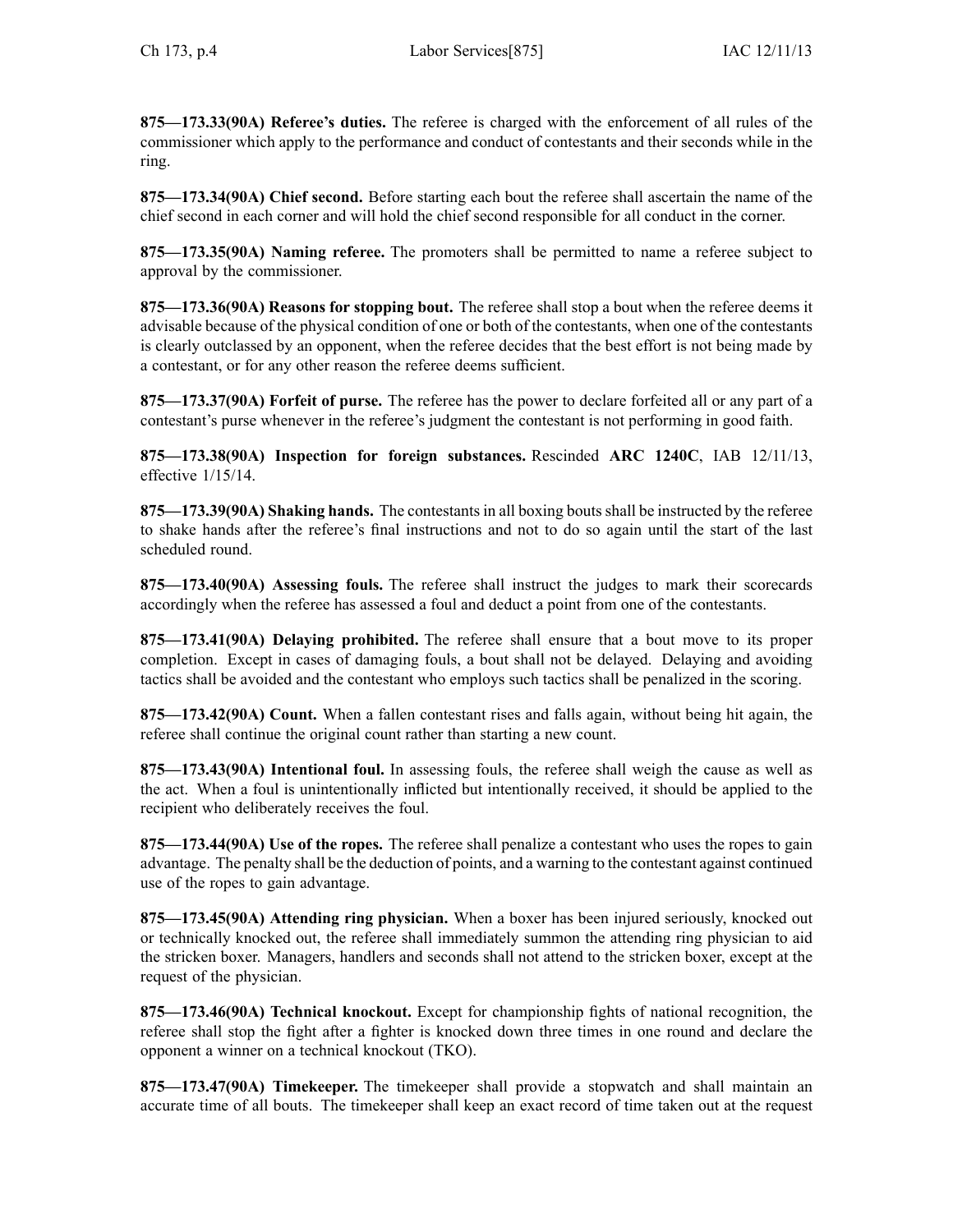of <sup>a</sup> referee for an examination of <sup>a</sup> contestant by the physician, replacing <sup>a</sup> glove or adjusting any equipment during <sup>a</sup> round. The timekeeper shall provide <sup>a</sup> whistle and shall sound the whistle ten seconds before the start of each round of boxing bouts. The timekeeper shall be impartial and shall not signal interested parties at any time during <sup>a</sup> bout.

**875—173.48(90A) Seconds.** Unless special permission is given by the commissioner, there shall not be more than two seconds. Before the start of the bout, each corner shall notify the referee the name of the chief second.

**875—173.49(90A) Requirements for seconds.** Seconds shall not enter the ring until the timekeeper indicates the termination of the round and they must leave at the sound of the timekeeper's whistle before the beginning of each round. If the chief second or anyone for whom the promoter is responsible, such as <sup>a</sup> manager, enters the ring before the bell ending the round has sounded, the fight shall be terminated and the decision shall be awarded to the opponent. Seconds shall not smoke in the ring or corners and shall not wear <sup>a</sup> hat or cap while working in the corner.

**875—173.50(90A) Use of water.** Seconds shall not throw or splash water upon <sup>a</sup> contestant. A wet sponge may be used between rounds to refresh the contestant. Excess water on the floor of the ring shall be wiped up immediately by the seconds. Water discharged from the mouth of <sup>a</sup> contestant shall be caught in <sup>a</sup> bucket.

**875—173.51(90A) Stopping the fight.** The throwing of <sup>a</sup> towel into the ring to indicate the defeat of <sup>a</sup> contestant shall not be recognized by the referee. The fight will be stopped when the second or manager appears on the ring apron.

**875—173.52(90A) Removing objects from ring.** Before leaving the ring at the start of each round the seconds shall remove all obstructions, buckets, stools, bottles, towels and robes from the ring floor and ropes.

**875—173.53(90A) Decision.** Each judge shall reach <sup>a</sup> decision without conferring in any manner with any other official or person. Each judge shall make out <sup>a</sup> scorecard to the best of the judge's ability and in accordance with the provisions of the rules governing boxing. At the end of the bout the decision shall be written on the scorecard and the card shall be given to the commissioner or designee for verification who shall then hand the cards to the referee who will then announce the decision. The winner shall be determined on the majority vote of the three judges and each judge shall select <sup>a</sup> choice based on the highest number of points.

**875—173.54(90A) Blood-borne disease testing.** Rescinded **ARC 1240C**, IAB 12/11/13, effective 1/15/14.

**875—173.55(90A) Boxer registration.** The commissioner participates in the Association of Boxing Commissions (ABC) national boxer registration system which allows authorities from different states to share information concerning boxers. The issuance of <sup>a</sup> registration card to <sup>a</sup> boxer does not guarantee the right to participate in <sup>a</sup> match.

**173.55(1)** *Application.* A boxer shall apply for registration in the state where the boxer resides, unless the state where the boxer resides does not participate in the ABC registration system. A person applying for <sup>a</sup> new or renewal boxer registration shall complete, sign, and submit to the division the ABC Boxer's Federal Identification Card Application. With the application, the applicant shall submit <sup>a</sup> \$25 fee; two  $1'' \times 1.5''$  color photographs of the applicant's head; and a copy of a photo identification issued to the applicant by <sup>a</sup> governmental entity and containing the applicant's photograph and social security number or similar foreign identification number. The applicant must be recognizable in the photographs.

**173.55(2)** *Expiration.* The registration shall expire two years from the date of issuance.